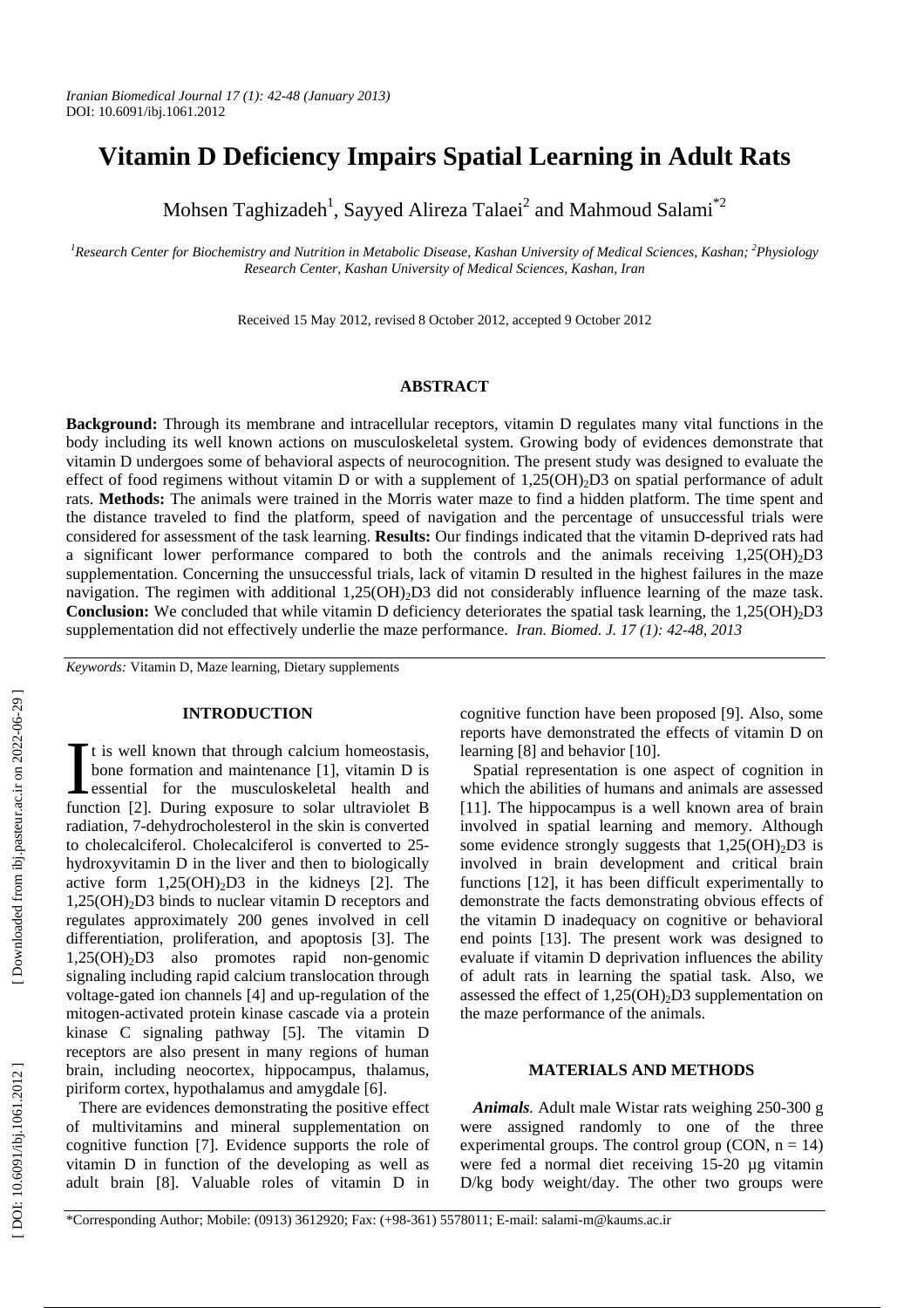basically given a diet similar to the control group except that one group (CON-D,  $n = 9$ ) received a regimen without vitamin D and another group (CON+D, n = 11) received a supplement of 1,25(OH) 2D3 (1,000 ng/100 g dry food). All groups were treated for 10 weeks. The experimental subjects were kept in a single holding room and housed in a constant temperature of  $21 \pm 2$ °C and a humidity of 55  $\pm$  5%. The animals reared under a 12-h light/dark cycle using incandescent lighting free of ultraviolet radiation in the vitamin D action spectrum (290-315 nm). They had free access to food and water was available ad libitum. All experiments were conformed to the ethical use of animals of Kashan University of Medical Sciences (Iran).

*Experimental diets.* The synthetic diet was formulated to contain all essential nutrients and modified AIN-93 diet (according to the reference 14 it is a special formula for making the food regimen used in this study) [14]. Each 1 kg of the synthetic diet was suspended in 1.5 liters of boiling distilled water, cooled and dried in oven under  $80^{\circ}$ C and stored at  $4^{\circ}$ C. The animals were fed based on a daily measured consumption of 15-17 g dry weight of diet/rat. Fresh diet was prepared weekly.

*Analysis of serum concentration of calcium.* The collected blood was centrifuged and the serum was frozen at -20°C until analysis. Using special kits (purchased from Zist Chimi Co., Iran), thawed samples were analyzed for calcium with auto-analyzer BT 300 by colorimetric method.

*Apparatus.* Spatial learning performance was assessed in the Morris water maze (a tank made of galvanized metal, 150 cm diameter, 70 cm depth) that was filled with water  $(22^{\circ}C)$  up to 20 cm below the rim. The pool was divided into four equal quadrants named northeast, southeast, southwest and northwest. A circular platform (10 cm diameter) was submerged 1.5 cm below the water surface and located in the center of one quadrant in fixed position throughout the experiment. The testing room contained a number of extra-maze visual cues visible to the experimental subjects. A video camera and computerized tracking system were used to monitor and save the animal navigation in the water maze. Behavioral variables were quantified with the aid of customized software (Radiab7, Iran).

*Behavioral testing.* Each trial was started by releasing an animal into the water maze, immediately facing the perimeter, at one of the four start points (north, south, east or west). In the training phase of experiment, the animals were allowed to swim for a

maximal time of 90 s to find the hidden platform. If the subject failed to find the platform within 90 s, it was guided to the platform where it remained for 15 s. Having a 15-min inter-trial interval the rat was immediately replaced in the pool. The starting location was varied in each trial. Following the completion of the trial, the rats were dried and returned to their home cage. This phase of the experiment took 5 consecutive days and each subject had four training trials per day. The parameters measured as indices of the learning of the spatial task were: the number of trials in which the animals were failed to locate the hidden platform before elapsing the maximum time of 90 s, the delay and distance to locate the platform and the speed of navigation.

*Data analysis.* The total time elapsed to locate the platform (in seconds), distance (in centimeters) and the speed (distance/time) of maze searching by the animal until it finds the platform (in centimeter/second) were considered as indicators of learning in the training phase of experiments. The data pooled from the training trials are presented as a mean  $\pm$  SEM and analyzed by a two-way ANOVA, followed by LSD post test. The number of trials in which the subject was failed to locate the platform before finishing the maximum time (90 s) was considered as unsuccessful trials (committed errors) and statistically assessed by Cox survival regression test followed by Wald posthoc test. The differences were considered significant with a *P* value of less than 0.05.

## **RESULTS**

The role of the active form of vitamin D on the learning and memory of the adult rats was evaluated considering the number of unsuccessful trials, the time spent, the distance traveled and the speed of steering in the Morris water maze. Also, the 1,25(OH) 2D3 dependent changes of plasma calcium concentration and possibility of its role on the spatial training of the animals were considered.

## *Behavioral experiments*

*Number of the unsuccessful trials in navigation of the water maze.* The experiments in which the animals were failed to finish trials before finishing the maximum time of 90 s were analyzed for the CON, CON D and CON+D groups. The experiments lasted 5 days and total trials for all animals of each group were considered for evaluation. We found that the CON rats committed 13.2% errors (37 out of 280 trials) over the experiment. The CON-D animals increased the errors to 21.1% (38 out of 180 trials). The animals receiving supplemental  $1,25(OH)_2D3$  never access to the hidden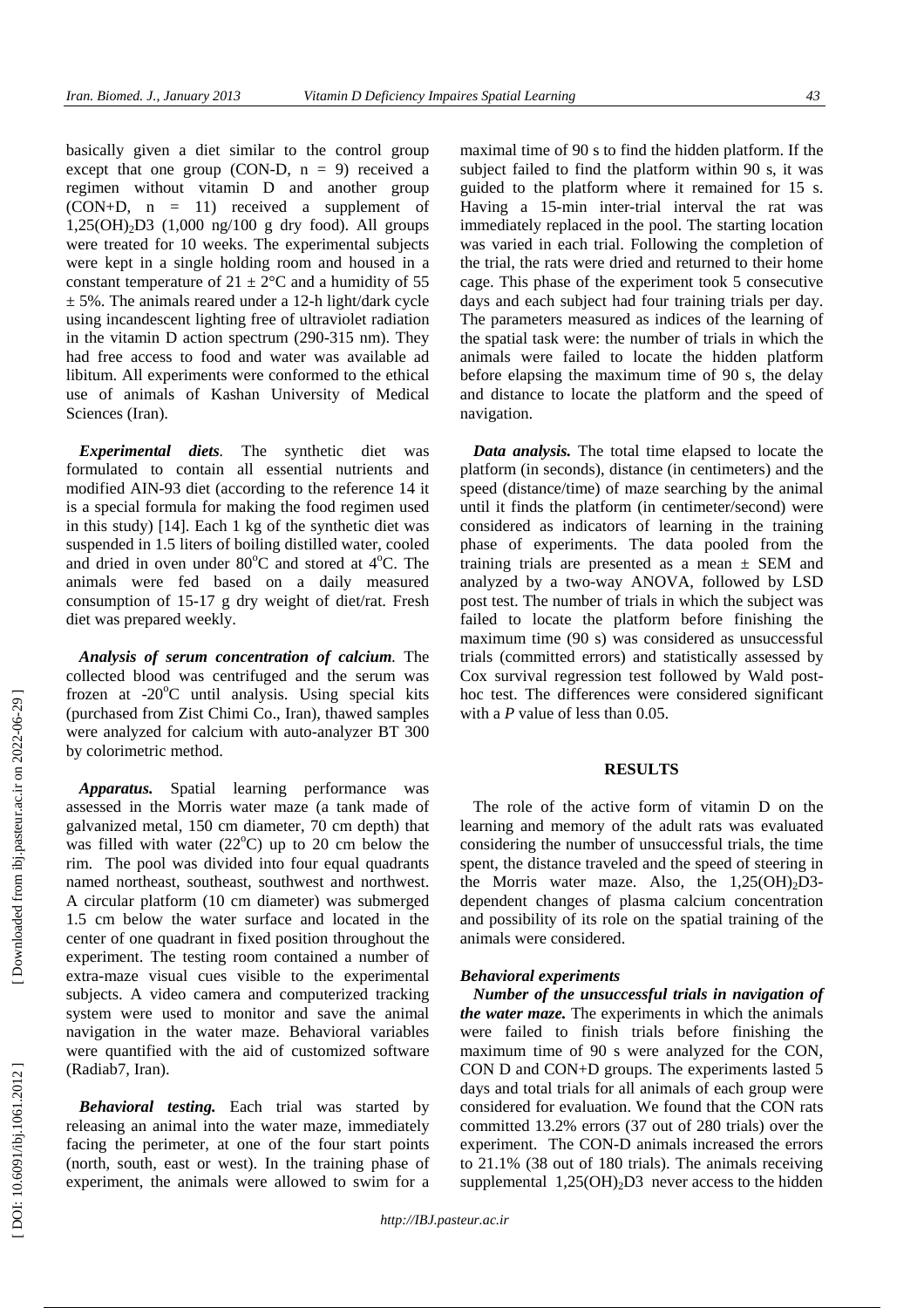

 **Fig. 1.** Percentage of the unsuccessful trials in locating the hidden target during the Morris water maze searching. The 1,25(OH) 2D3-deprived rats (CON-D) showed a more marked number of unsuccessful trials compared to the animals under the normal (CON) or supplemental 1,25(OH) 2D3 (CON+D) food regimens.  $*P = 0.004$  compared to the CON and CON+D groups

platform in only 10% of the trials (22 out of 220 trials). Cox survival regression test appeared a considerable variation among the three groups ( $P = 0.005$ ). Wald post-hoc test indicated that the differences was significant between the CON-D with both the CON and CON D animals  $(P = 0.004)$ . The improved behavior of the CON+D rats compared to the CON ones was not statistically considerable. Figure 1 illustrates the errors committed by the three groups of animals.

*Training phase.* In this part of experiment, the escape latency and traveled path from release of the animals in the water maze to locating the hidden platform were evaluated.

*The time spent to locate the hidden platform.* Analysis of variance indicated that the animals in the different groups varied in the time spent  $(F2, 133)$  = 4.753;  $P = 0.012$ ) in the water maze. Spatial navigation of the CON and CON+D animals indicated that these groups analogously improved their behavior over 5 days of training. On the other hand, LSD post-hoc test indicated that the 1,25(OH) 2D3-deprived rats displayed a weaker function compared to both CON  $(P = 0.001)$ and CON+D animals ( *P*<0.0001). No difference was observable between the performance of the CON and CON+D groups. Figure 2A shows the mean latency taken to find the target in the water maze.

*The distance traveled to locate the hidden platform.*  We evaluated the traveled path by the subjects introduced to the training phase of experiments. The behavior of the three tested groups for the spatial learning was statistically different (F2,  $133 = 5.79$ ;  $P =$ 0.004). As illustrated in the Figure 2B, the CON-D animals needed a longer swim distance to find the maze target when compared to either CON ( *P*<0.0001) or CON+D ( *P*<0.0001) rats. The difference observed between the vehicle and the  $1,25(OH)_2D3$  treated rats was not significant.

*The speed of maze navigation during the spatial task learning.* To confirm if vitamin D deprivation and, in turn, decreased level of plasma calcium underlie locomotion of the animals, the navigation speed was also analyzed. Analysis of variance demonstrated that the speed of maze navigation by the CON, CON-D and CON+D animals was almost similar  $(F2, 133 = 0.585; P = 0.711)$  (Fig. 2C).

*Plasma concentration of calcium.* The biochemical assessment in our study uncovered that the plasma concentration of calcium varies in the animals under different regimens (F2,  $25 = 28.276$ ;  $P = 0.0001$ ). The post test showed that the vitamin D-deprived rats have a plasma level of calcium significantly less than both CON ( *P*<0.0001) and CON+D ( *P*<0.0001) groups. However, the animals receiving additional  $1,25(OH)_2$ D3 displayed no noticeable changes in the serum calcium when compared to the CON group. Figure 3 represents the plasma levels of calcium.

#### **DISCUSSION**

Findings of the present study uncovered that a food regimen empty of vitamin D gives rise to a pronounced lower performance in the spatial task. The CON-D rats never located the maze target in about 21% of trials; one third more than the CON animals. In addition, they required a longer time to learn the place of the hidden platform compared to the controls. On the other hand, vitamin D supplementation did not significantly influence the maze performance in learning the maze task.

The vitamin D receptor and catalytic enzymes are colocalized in the areas of the brain involved in complex planning, processing, and formation of new memories [9]. In embryonic animal models, vitamin D deficiency results in morphological brain changes [15] and subtle and discrete learning and memory impairments in adulthood [8]. Human studies have also considered the effect of vitamin D on the cognitive function of brain. Consistent to our results, Dean *et al.* [16] reported that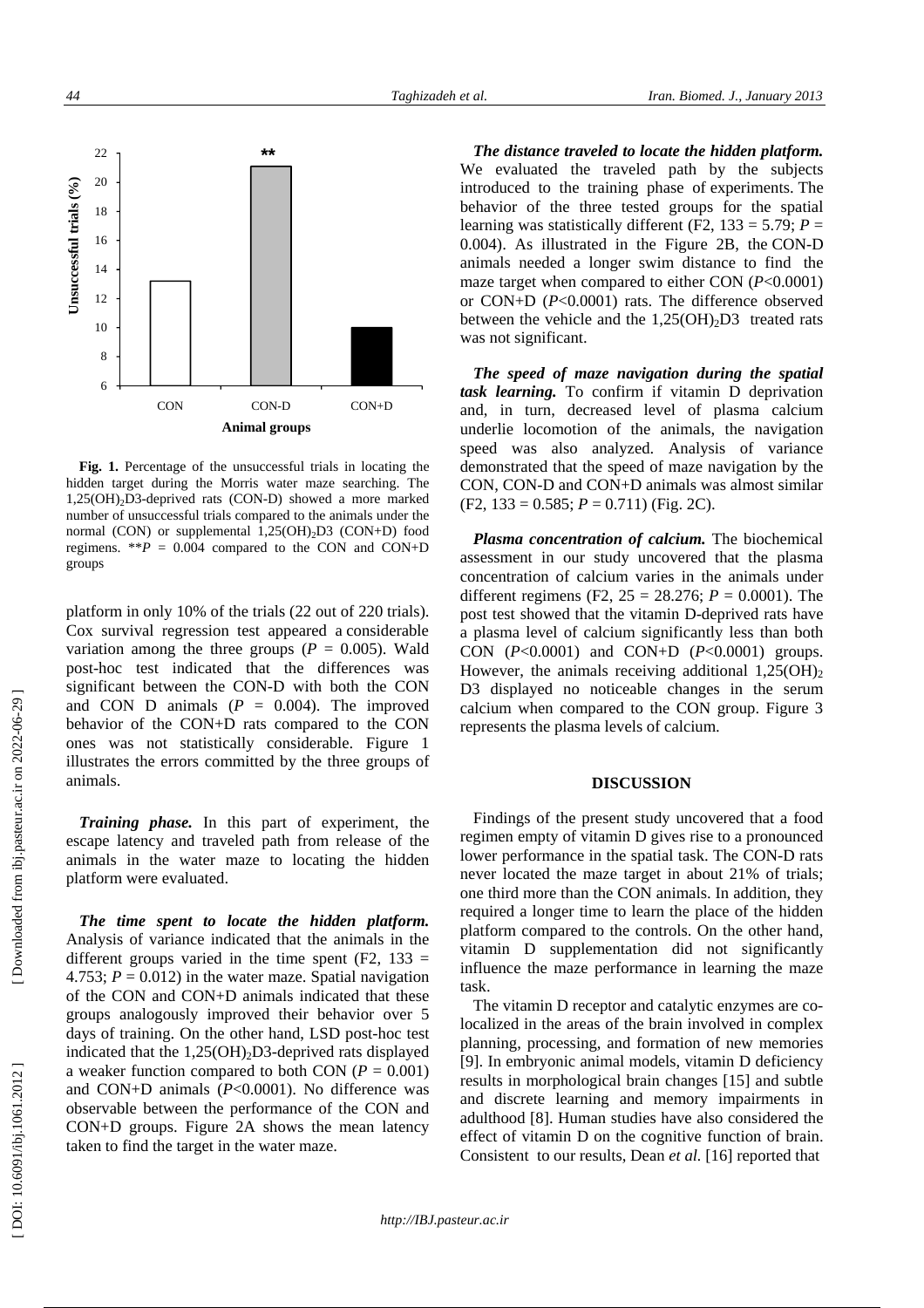

**Fig. 2.** Performance of the control (CON, open squares), receiving additional vitamin D (CON+D, solid circles) and vitamin Ddeprived (CON-D, open triangles) rats during 5 days of the water maze training. Curves show **(A)** the escape latency, **(B)** the distance traveled and **(C)** the speed of navigation in the three tested group of rats. Each data point indicates mean ± SEM summed results of four daily trials.

vitamin D supplementation does not influence cognitive or emotional functioning in healthy adults.

Further, McGrath *et al.* [17] observed an inverse association between 25(OH)D3 and a test of learning and memory in older adults (60-90 years). What are the mechanisms by which the 1,25(OH) 2D3 undergoes the behavioral aspects of the neurocognition? Neuroprotection through anti-oxidative, immune-modulation [18], neuronal calcium regulation, enhanced nerve conduction and detoxification [19] could be probable mechanisms.

The 1,25(OH) 2D3 up-regulates gamma glutamyl transpeptidase [20] increasing antioxidant glutathione. Additionally, similar to the benefits of traditional antioxidant nutrients, 1,25(OH) 2D3 inhibits inducible nitric oxide syntheses [21] that serves to protect the brain from free radicals-induced damage. The 1,25(OH) 2D3 has been also shown to attenuate the neurotoxicity of 6-hydroxydopamine exposure in rats

[22]. If these neuroprotective effects influence the cognitive function of the brain needs to be illustrated.

Neurotrophins are proteins necessary for neuronal survival in aging and neuropathological conditions [23]. Decreased synthesis of neurotrophin leads to a compromised spatial navigation influencing the hippocampus, which is involved in spatial learning and memory [23]. 1,25(OH)<sub>2</sub>D3 up-regulates neurotrophin factors such as neurotrophin-3 [18]. Neurotrophin-3 is found in the hippocampus, which is especially sensitive to age or pathology-related degeneration [23] and neocortex and protects nerve transmission and synaptic plasticity [19]. The protein also increases signal transmission in the hippocampal cells, which are known to have high levels of the vitamin D receptor mRNA [6]. Therefore, the positive effect of 1,25(OH) 2D3 on the spatial task may be contributed to the neuronal protective roles of the several factors regulated by  $1,25(OH)_2D3$ .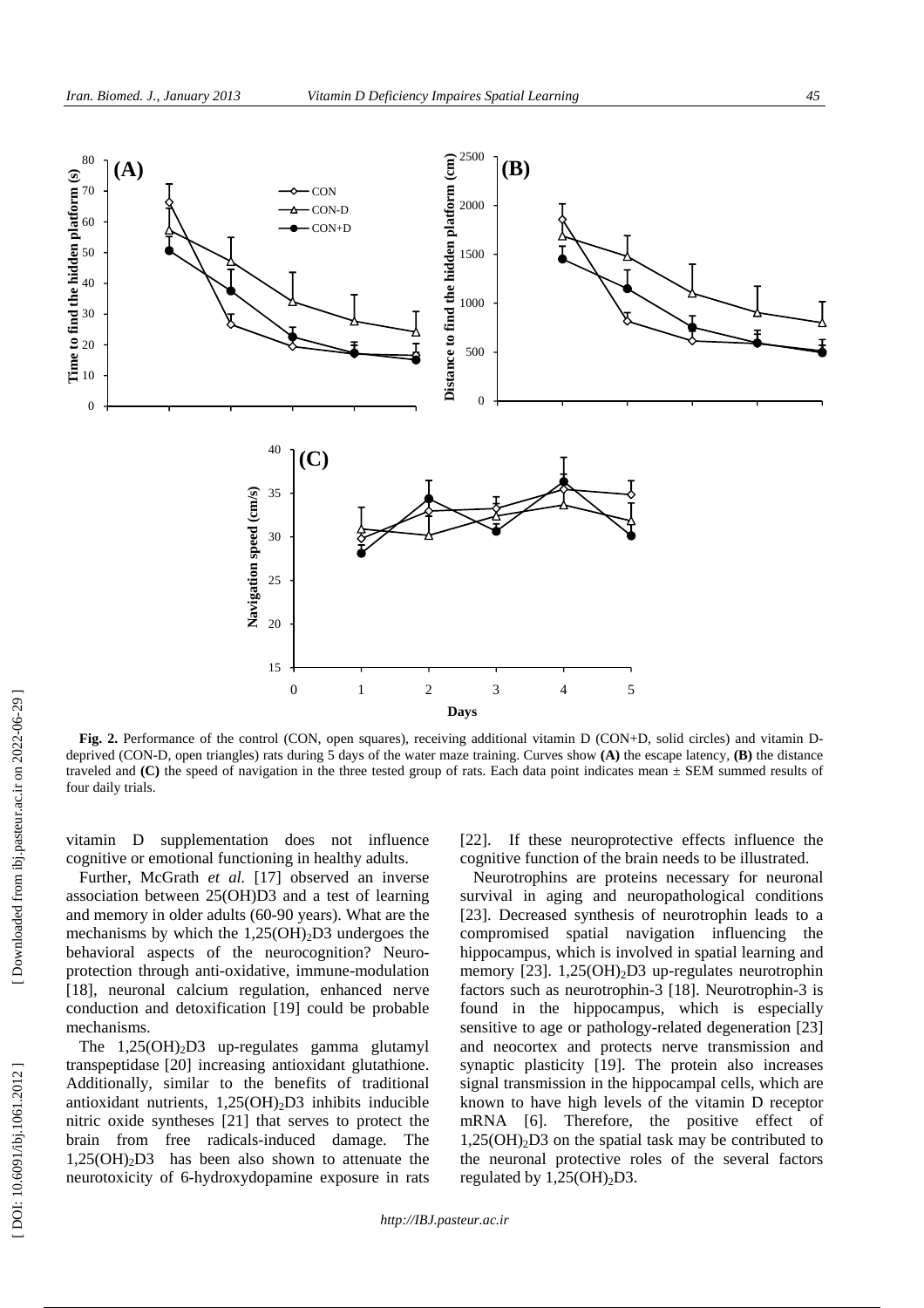

**Fig. 3.** The plasma concentration (mg/dl) of calcium in the CON, CON-D and CON+D groups. The values indicate mean  $\pm$ SEM. \*\*\* *P*<0.0001, the difference between the CON-D group with the CON and CON+D groups.

Concerning the serum concentration of calcium, our findings indicated that the CON-D animals have a lower level of plasma calcium compared to the other two groups; interestingly comparable to the results of maze performances. The vitamin D endocrine system plays a primary role in the maintenance of calcium homeostasis and the stringent regulation of extracellular fluid calcium concentration within narrow limits is essential to support normal nerve and muscle function [24]. Studies have shown that vitamin D confers regulatory benefits in neuronal calcium homeostasis and protects neurons from excess calcium entry in the brain [25]. It has been also shown that excessive calcium levels are deleterious for memory formation and cognitive function [26]. Multiple calcium-dependent processes can be regulated by 1,25(OH) 2D3 in neurons with particular impact on reducing age-related changes associated with calcium disregulation [27]. One potential target for 1,25(OH) 2D3 may be L-type voltage-sensitive calcium channel (L-VSCC) [4]. L-VSCC appear to play important roles in regulation of some calciumdependent neuronal processes, including neuronal excitability [28] and experimentally induced form of synaptic plasticity and long-term potentiation (LTP) [29].

Several studies have found that levels of calbindin as well as other calcium binding proteins (parvalbumin and calretenin) increase in specific brain areas after treatment with  $1,25(OH)_2D3$  [30], which could have implications for neuroprotection [31]. Although excessive calcium levels are deleterious for memory formation and cognitive function [26], parvalbumin, a high-affinity cytoplasmic calcium-binding protein,

expressed in specific neurons to maintain a fast firing rate by reducing the calcium-dependent potassium outflow [32]. The performance of the experimental subjects in this study could not be associated with the effect of the  $1,25(OH)_2D3$  on the level of plasma calcium. Instead, it seems that some  $1,25(OH)_2D3$ dependent modifications such as regulation of the calcium-binding proteins, intracellular calcium and L-VSCC in cellular level undergo the cognitive behavior of the animals. Conclusively, the vitamin D-deprived rats show a poorer function than either the CON or CON+D rats. It is worthwhile to note that according to the data presented here, the lower concentration of plasma calcium in the CON-D group does not significantly influence locomotion of the animals during the maze steering. Therefore, the impaired performance of the CON-D rats was not associated to disability in swimming.

It is believed that high vitamin foods reduce probability of dementia [33]. Beside vitamin D, the role of other vitamins in cognitive phenomena as well as LTP, a suggested mechanism in processing learning and memory, has also been considered. Evidence indicates that some other vitamins such as vitamin B12 [34] and alpha-tocopherol [35], positively influence production of LTP.

Although increased level of intracellular calcium through calcium channels or NMDA receptors is a necessity for production of LTP, it is a destructive factor for cell protection as well as cognitive performances. Therefore, further study is needed to clear such a paradox.

### **ACKNOWLEDGEMENTS**

This work was funded by grant No. 7753 from Department of Nutrition and Biochemistry, Tehran University of Medical Sciences to A. D Jazayery. We wish to gratefully thank Dr. GH. Hamidi for his excellent technical assistance. We also appreciate Physiology Research Center, Kashan University of Medical Sciences (Iran) for association in performing the experiments.

#### **REFERENCES**

- 1. Heaney RP, Weaver CM. Calcium and vitamin D. *Endocrinol Metab Clin North Am. 2003 Mar;32(1):181- 94*.
- 2. Bischoff-Ferrari HA, Dietrich T, Orav EJ, Hu FB, Zhang Y, Karlson EW et al. Higher 25-hydroxyvitamin D concentrations are associated with better lowerextremity function in both active and inactive persons aged >= 60 y. *Am J Clin Nutr. 2004 Sep;80(3):752-58*.
- 3. Segaert S, Bouillon R. Vitamin D and regulation of gene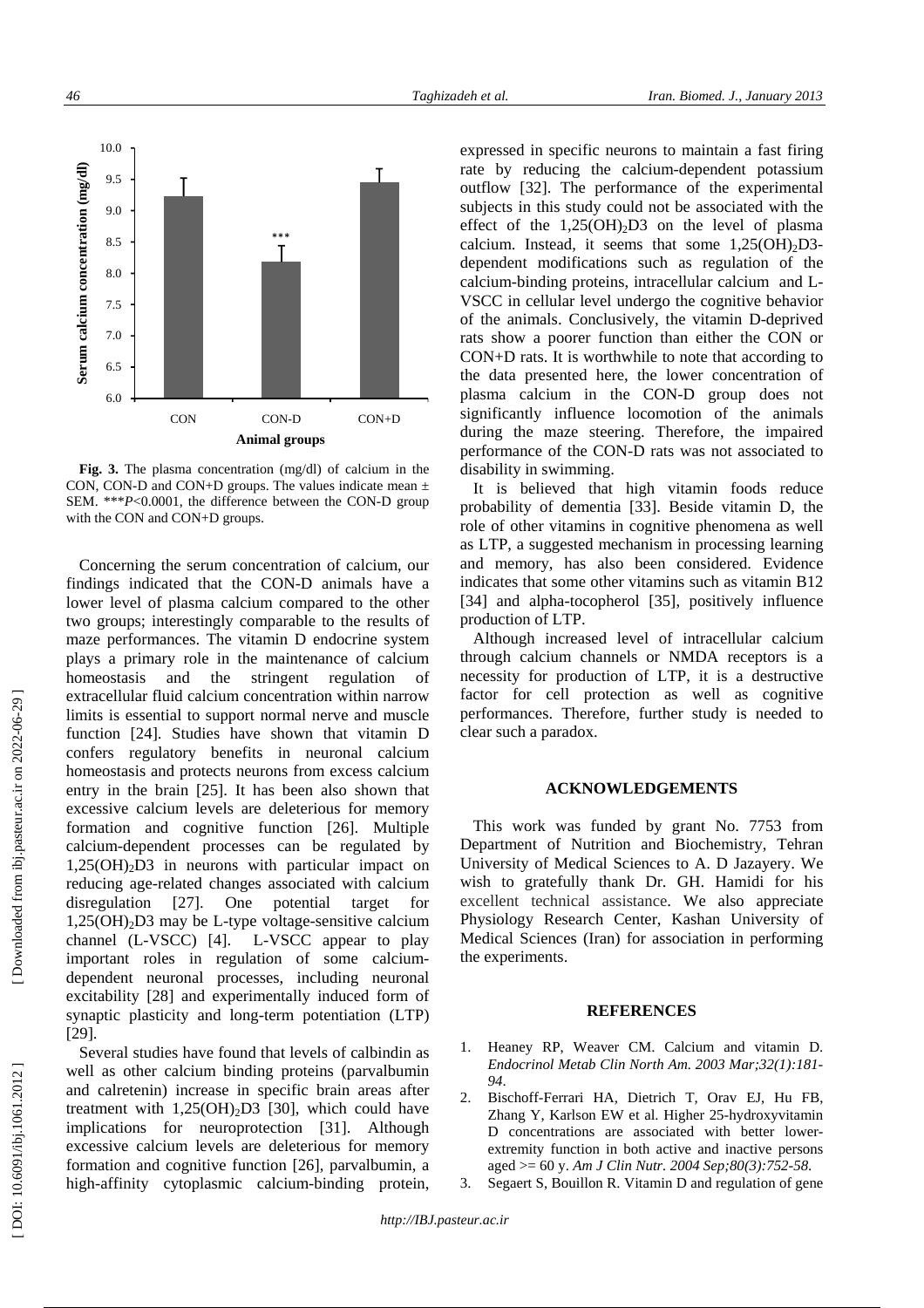expression. Curr Opin Clin Nutr Metab Care.1998 Jul;1(4):347-54.

- 4. Meszaros JG, Karin NJ, Akanbi K, Farach Carson MC. Down-regulation of L-type Ca2+ channel transcript levels by 1,25-dihydroxyvitamin D3 - Osteoblastic cells express L-type alpha(1C) Ca2+ channel isoforms. *J Biol Chem.1996 Dec 20;271(51):32981-85*.
- 5. Boyan BD, Wang L, Wong KL, Jo H, Schwartz Z. Plasma membrane requirements for 1 alpha,25(OH)(2) D-3 dependent PKC signaling in chondrocytes and osteoblasts.*Steroids.2006 Apr;71(4):286-90*.
- 6. Eyles DW, Smith S, Kinobe R, Hewison M, McGrath JJ. Distribution of the Vitamin D receptor and 1 alphahydroxylase in human brain. *J Chem Neuroanat.2005 Jan;29(1):21-30*.
- 7. Osendarp SJ, Baghurst KI, Bryan J, Calvaresi E, Hughes D, Hussaini M et al. Effect of a 12-mo micronutrient intervention on learning and memory in well-nourished and marginally nourished school-aged children: 2 parallel, randomized, placebo-controlled studies in Australia and Indonesia. *Am J Clin Nutr.2007 Oct;86 (4):1082-93*.
- 8. Becker A, Eyles DW, McGrath JJ, Grecksch G. Transient prenatal vitamin D deficiency is associated with subtle alterations in learning and memory functions in adult rats. *Behav Brain Res.2005 Jun;161(2):306-12*.
- 9. Buell JS, Dawson-Hughes B. Vitamin D and neurocognitive dysfunction: Preventing "D"ecline? *Mol Aspects Med.2008 Dec;29(6):415-22*.
- 10. Annweiler C, Schott AM, Rolland Y, Blain H, Herrmann FR, Beauchet O. Dietary intake of vitamin Dand cognition in older women: a large populationbased study. *Neurology.2010 Nov;75(20):1810-6*.
- 11. Poucet B. Spatial cognitive maps in animals-new hypotheses on their structure and neural mechanisms. *Psychol Rev.1993 Apr;100(2):163-82*.
- 12. McCann JC, Ames BN. Is there convincing biological or behavioral evidence linking vitamin D deficiency to brain dysfunction? *FASEB J.2008 Apr;22(4):982-1001*.
- 13. McGrath JJ, Feron FP, Burne THJ, Mackay-Sim A, Eyles DW. Vitamin D-3-implications for brain development. *J Steroid Biochem Mol Biol.2004 May; 89-90(1-5):557-60*.
- 14. Reeves PG. Components of the AIN-93 diets as improvements in the AIN-76A diet. *J Nutr.1997 May;127(5):838S-41S*.
- 15. Eyles D, Brown J, Mackay-Sim A, McGrath J, Feron F. Vitamin D-3 and brain development. *Neuroscience.2003 May;118(3):641-53*.
- 16. Dean AJ, Bellgrove MA, Hall T, Phan WM, Eyles DW, Kvaskoff D, McGrath JJ. Effects of vitamin D supplementation on cognitive and emotional functioning in young adults--a randomised controlled trial. *PLoS One.2011;6(11):e25966*.
- 17. McGrath J, Scragg R, Chant D, Eyles D, Burne T, Obradovic D. No association between serum 25- Hydroxyvitamin D 3 level and performance on psychometric tests in NHANES III. *Neuroepidemiology. 2007 Sep;29(1-2):49-54*.
- 18. Neveu I, Naveilhan P, Baudet C, Brachet P, Metsis M. 1,25- dihydroxyvitamin D-3,regulates NT-3,NT-4 but not bonf messenger-RNA in astrocyes. *Neuroreport.*

*1994 Dec;6(1):124-6*.

- 19. Kang H, Schuman EM. Intracellular Ca2+ signaling is required for neurotrophin-induced potentiation in the adult rat hippocampus. *Neurosci Lett. 2000 Mar 24;282 (3): 41-44*.
- 20. Garcion E, Sindji L, Leblondel G, Brachet P, Darcy F. 1,25-dihydroxyvitamin D3 regulates the synthesis of gamma-glutamyl transpeptidase and glutathione levels in rat primary astrocytes. *J Neurochem.1999 Aug;73(2): 859-66*.
- 21. Garcion E, Nataf S, Berod A, Darcy F, Brachet P. 1,25 dihydroxyvitamin D3 inhibits the expression of inducible nitric oxide synthase in rat central nervous system during experimental allergic encephalomyelitis.*Brain Res Mol Brain Res. 1997 May;45(2):255- 67*.
- 22. Wang JY, Wu JN, Cherng TL, Hoffer BJ, Chen HH, Borlongan CV et al. Vitamin D-3 attenuates 6 hydroxydopamine-induced neurotoxicity in rats. *Brain Res.2001 Jun15;904(1):67-75*.
- 23. Siegel GJ, Chauhan NB. Neurotrophic factors in Alzheimer's and Parkinson's disease brain. *Brain Res Brain Res Rev.2000 Sep;33(2-3):199-227*.
- 24. Anderson PH, May BK, Morris HA. Vitamin d metabolism: new concepts and clinical implications. *Clin Biochem Rev.2003;24(1):13-26*.
- 25. Brewer LD, Thibault V, Chen KC, Langub MC, Landfield PW, Porter NM. Vitamin D hormone confers neuroprotection in parallel with downregulation of Ltype calcium channel expression in hippocampal neurons. *J Neurosci.2001 Jan;21(1):98-108*.
- 26. Veng LM, Mesches MH, Browning MD. Age-related working memory impairment is correlated with increases in the L-type calcium channel protein alpha1D (Cav1.3) in area CA1 of the hippocampus and both are ameliorated by chronic nimodipine treatment. *Brain Res Mol Brain Res.2003;110(2):193-202*.
- 27. Brewer LD, Porter NM, Kerr DS, Landfield PW, Thibault O. Chronic 1 alpha,25-(OH)(2) vitamin D-3 treatment reduces Ca2+-mediated hippocampal biomarkers of aging. *Cell Calcium.2006;40(3):277-86*.
- 28. Landfield PW, Thibault O, Mazzanti ML, Porter NM, Kerr DS. Mechanisms of neuronal death in brain aging and Alzheimers-disease-role of endocrine-mediated calcium dyshomeostasis. *J Neurobiol.1992 Nov;23(9): 1247-60*.
- 29. Kapur A, Yeckel MF, Gray R, Johnston D. L-type calcium channels are required for one form of hippocampal mossy fiber LTP.J Neurophysiol.1998 Apr;79(4):2181-90.
- 30. Alexianu ME, Robbins E, Carswell S, Appel SH. 1 alpha,25 dihydroxyvitamin D-3-dependent up-regulation of calcium-binding proteins in motoneuron cells. *J Neurosci Res.1998 Jan;51(1):58-66*.
- 31. Iacopino AM, Christakos S. Specific reduction of calcium-binding protein (28-kilodalton calbindin-D) gene expression in aging and neurodegenerative diseases. *Proc Natl Acad Sci USA.1990 Jun;87(11): 4078-82*.
- 32. Celio MR. Calbindin-D-28k and parvalbumin in the rat nervous system. *Neuroscience. 1990;35(2):375-475*.
- 33. Taghizadeh M, Djazayery A, Salami M, Eshraghian